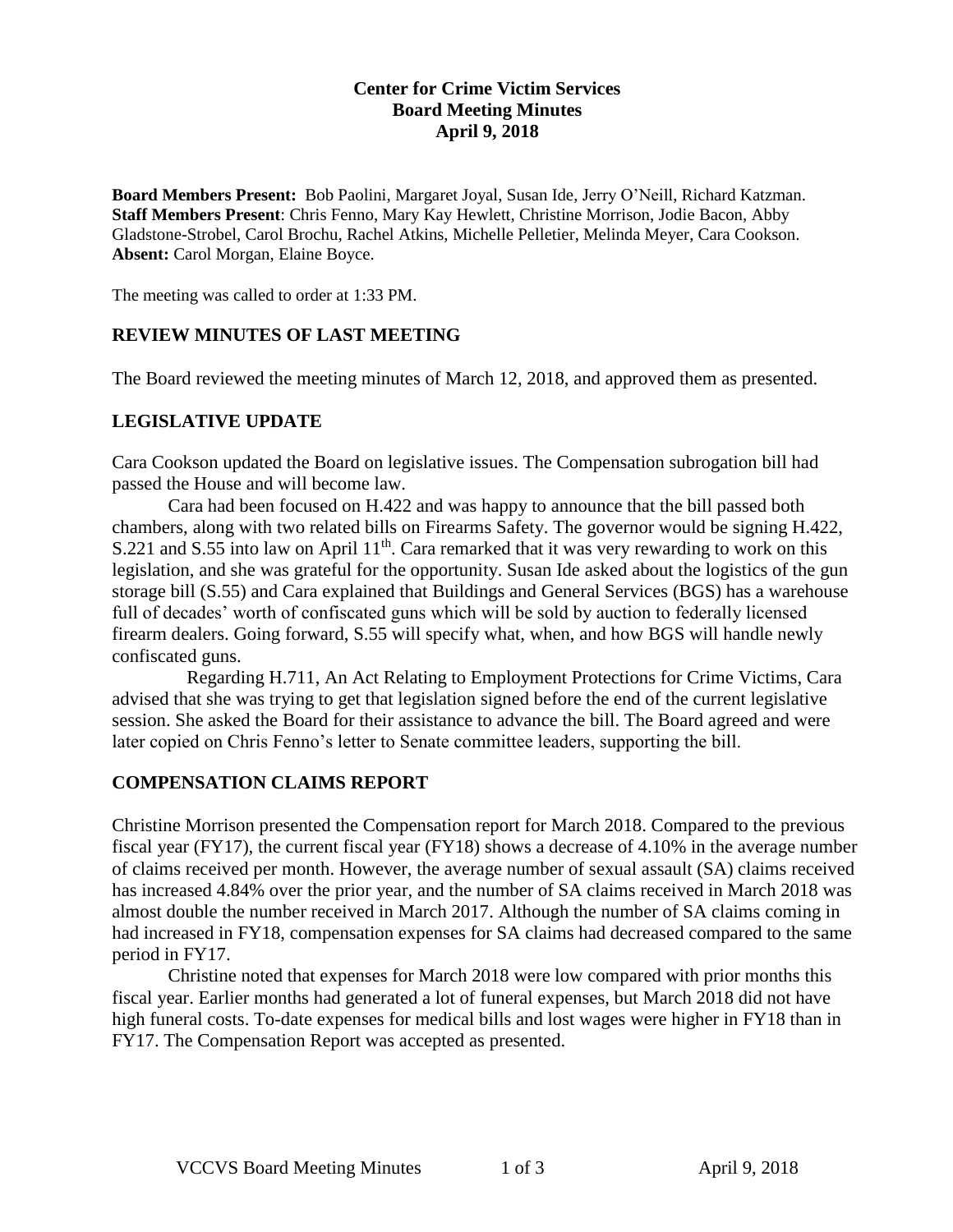# **REVIEW OF SPECIFIC COMPENSATION CLAIMS**

**Claim 65515 –** This claim was brought to the Board to determine whether the victim had violated a criminal law of the state which caused or contributed to the victim's injury. The victim was seeking compensation for relocation expenses, loss of wages, and mental health counseling. After discussion, the Board voted all-in-favor to deny the claim.

**Claim 61898 –** This claim was brought to the Board to determine the eligibility for Cannabidiol Oil (CBD oil). The suspect was charged in September 2013, with attempted murder and aggravated domestic assault. The victim was seeking compensation for the purchase of CBD oil in the amount range of \$40 - \$150.00. After discussion, the Board voted all-in-favor to pay for the CBD oil, and agreed that any future such cases should also be brought to the Board for review.

## **RESTITUTION UNIT REPORT**

Michelle Pelletier reported on the Restitution Unit (RU) for March 2018. A total of 79 restitution judgement orders (RJOs) were received in March, with Addison County generating the most at 30, followed by Chittenden County with 17 RJOs. Collections for March came in short of the monthly goal. April should be a big month for collections received via tax-offsets. Michelle noted that a representative of the Vermont Lottery had called the RU recently to advise that an offender had won \$50K. After that offender pays off their restitution balance, they will still keep a large amount of the winnings. Michelle explained that for any lottery winnings of \$500 or more, the winner must go to a Vermont Lottery office to claim the funds. The Restitution Unit Report was accepted as presented.

## **FINANCIAL REPORT**

Carol Brochu presented the Financial Report through March 2018. With the current fiscal year 75% complete, Carol noted that the Compensation Fund, DVSV Fund, and the Restitution Fund were each close to their budgeted balance for this point in the year. Reviewing the "Financial Status Report" Carol explained that the "Difference" column shows the change in each item from the previous fiscal year. Each month Carol Brochu runs queries in the state financial database, to monitor the Center's revenues.

Carol noted that although the Accrued Fund Balance for the Compensation Fund is a negative figure, it's smaller (less negative) than it was previously. She is watching this fund and is concerned with spending there. The Center gets a 60% federal reimbursement of the state Compensation funds that we spend. The Financial Report was accepted as presented.

# **REVIEW OF AMENDMENT TO STAFF HRA PLAN**

Rachel Atkins presented the Board with a proposed amendment to the Center's employee Healthcare Reimbursement Account (HRA) Plan. The Board voted all-in-favor to approve the amendment as presented.